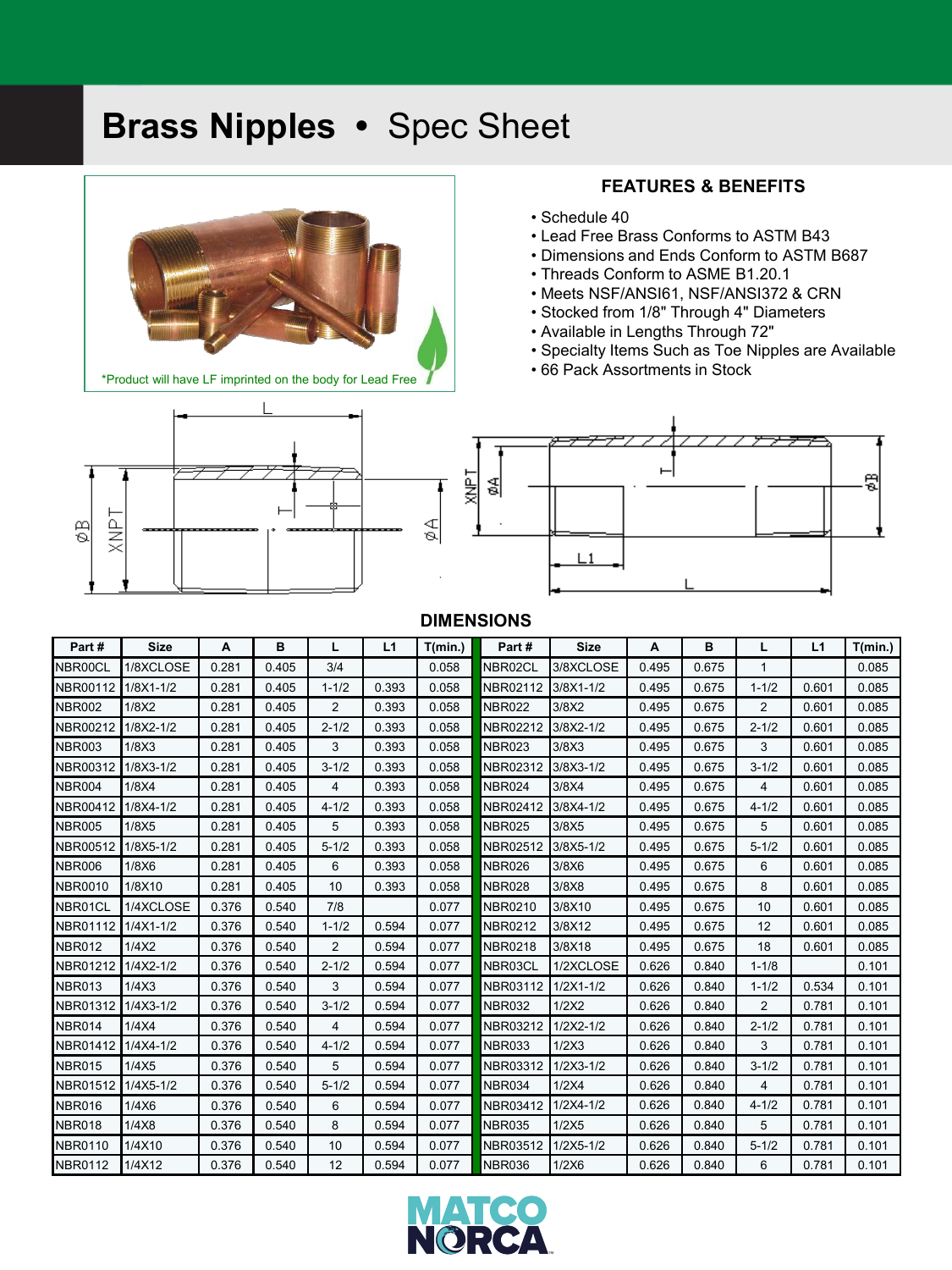# **Brass Nipples •** Spec Sheet





### **DIMENSIONS**

| Part #         | Size        | Α     | в     | L              | L1    | T(min.) | Part #         | Size        | A     | в     | L              | L1    | T(min.) |
|----------------|-------------|-------|-------|----------------|-------|---------|----------------|-------------|-------|-------|----------------|-------|---------|
| NBR037         | 1/2X7       | 0.626 | 0.840 | $\overline{7}$ | 0.781 | 0.101   | NBR056         | 1X6         | 1.063 | 1.315 | 6              | 0.985 | 0.119   |
| NBR038         | 1/2X8       | 0.626 | 0.840 | 8              | 0.781 | 0.101   | <b>NBR057</b>  | 1X7         | 1.063 | 1.315 | $\overline{7}$ | 0.985 | 0.119   |
| <b>NBR039</b>  | 1/2X9       | 0.626 | 0.840 | 9              | 0.781 | 0.101   | <b>NBR058</b>  | 1X8         | 1.063 | 1.315 | 8              | 0.985 | 0.119   |
| NBR0310        | 1/2X10      | 0.626 | 0.840 | 10             | 0.781 | 0.101   | <b>NBR059</b>  | 1X9         | 1.063 | 1.315 | 9              | 0.985 | 0.119   |
| <b>NBR0311</b> | 1/2X11      | 0.626 | 0.840 | 11             | 0.781 | 0.101   | <b>NBR0510</b> | 1X10        | 1.063 | 1.315 | 10             | 0.985 | 0.119   |
| <b>NBR0312</b> | 1/2X12      | 0.626 | 0.840 | 12             | 0.781 | 0.101   | <b>NBR0512</b> | 1X12        | 1.063 | 1.315 | 12             | 0.985 | 0.119   |
| <b>NBR0318</b> | 1/2X18      | 0.626 | 0.840 | 18             | 0.781 | 0.101   | <b>NBR0514</b> | 1X14        | 1.063 | 1.315 | 14             | 0.985 | 0.119   |
| <b>NBR0324</b> | 1/2X24      | 0.626 | 0.840 | 24             | 0.781 | 0.101   | <b>NBR0518</b> | 1X18        | 1.063 | 1.315 | 18             | 0.985 | 0.119   |
| <b>NBR0336</b> | 1/2X36      | 0.626 | 0.840 | 36             | 0.781 | 0.101   | <b>NBR0524</b> | 1X24        | 1.063 | 1.315 | 24             | 0.985 | 0.119   |
| <b>NBR0348</b> | 1/2X48      | 0.626 | 0.840 | 48             | 0.781 | 0.101   | <b>NBR0530</b> | 1X30        | 1.063 | 1.315 | 30             | 0.985 | 0.119   |
| NBR04CL        | 3/4XCLOSE   | 0.822 | 1.050 | $1 - 3/8$      |       | 0.108   | <b>NBR0536</b> | 1X36        | 1.063 | 1.315 | 36             | 0.985 | 0.119   |
| NBR04112       | 3/4X1-1/2   | 0.822 | 1.050 | $1 - 1/2$      | 0.546 | 0.108   | <b>NBR0548</b> | 1X48        | 1.063 | 1.315 | 48             | 0.985 | 0.119   |
| <b>NBR042</b>  | 3/4X2       | 0.822 | 1.050 | $\overline{2}$ | 0.793 | 0.108   | <b>NBR0560</b> | 1X60        | 1.063 | 1.315 | 60             | 0.985 | 0.119   |
| NBR04212       | 3/4X2-1/2   | 0.822 | 1.050 | $2 - 1/2$      | 0.793 | 0.108   | NBR06CL        | 11/4XCLOSE  | 1.368 | 1.660 | $1 - 5/8$      |       | 0.138   |
| NBR043         | 3/4X3       | 0.822 | 1.050 | 3              | 0.793 | 0.108   | <b>NBR062</b>  | 11/4X2      | 1.368 | 1.660 | $\overline{2}$ | 0.707 | 0.138   |
| NBR04312       | 3/4X3-1/2   | 0.822 | 1.050 | $3 - 1/2$      | 0.793 | 0.108   | NBR06212       | 11/4X2-1/2  | 1.368 | 1.660 | $2 - 1/2$      | 1.009 | 0.138   |
| <b>NBR044</b>  | 3/4X4       | 0.822 | 1.050 | 4              | 0.793 | 0.108   | <b>NBR063</b>  | 11/4X3      | 1.368 | 1.660 | 3              | 1.009 | 0.138   |
| NBR04412       | 3/4X4-1/2   | 0.822 | 1.050 | $4 - 1/2$      | 0.793 | 0.108   | NBR06312       | 11/4X3-1/2  | 1.368 | 1.660 | $3 - 1/2$      | 1.009 | 0.138   |
| NBR045         | 3/4X5       | 0.822 | 1.050 | 5              | 0.793 | 0.108   | <b>NBR064</b>  | 11/4X4      | 1.368 | 1.660 | 4              | 1.009 | 0.138   |
| NBR04512       | 3/4X5-1/2   | 0.822 | 1.050 | $5 - 1/2$      | 0.793 | 0.108   | NBR06412       | 11/4X4-1/2  | 1.368 | 1.660 | $4 - 1/2$      | 1.009 | 0.138   |
| NBR046         | 3/4X6       | 0.822 | 1.050 | 6              | 0.793 | 0.108   | <b>NBR065</b>  | 11/4X5      | 1.368 | 1.660 | 5              | 1.009 | 0.138   |
| NBR047         | 3/4X7       | 0.822 | 1.050 | $\overline{7}$ | 0.793 | 0.108   | NBR06512       | 11/4X5-1/2  | 1.368 | 1.660 | $5 - 1/2$      | 1.009 | 0.138   |
| NBR048         | 3/4X8       | 0.822 | 1.050 | 8              | 0.793 | 0.108   | <b>NBR066</b>  | 11/4X6      | 1.368 | 1.660 | 6              | 1.009 | 0.138   |
| <b>NBR049</b>  | 3/4X9       | 0.822 | 1.050 | 9              | 0.793 | 0.108   | <b>NBR068</b>  | 11/4X8      | 1.368 | 1.660 | 8              | 1.009 | 0.138   |
| <b>NBR0410</b> | 3/4X10      | 0.822 | 1.050 | 10             | 0.793 | 0.108   | <b>NBR069</b>  | 11/4X9      | 1.368 | 1.660 | 9              | 1.009 | 0.138   |
| <b>NBR0412</b> | 3/4X12      | 0.822 | 1.050 | 12             | 0.793 | 0.108   | <b>NBR0610</b> | 11/4X10     | 1.368 | 1.660 | 10             | 1.009 | 0.138   |
| <b>NBR0418</b> | 3/4X18      | 0.822 | 1.050 | 18             | 0.793 | 0.108   | <b>NBR0612</b> | 11/4X12     | 1.368 | 1.660 | 12             | 1.009 | 0.138   |
| <b>NBR0424</b> | 3/4X24      | 0.822 | 1.050 | 24             | 0.793 | 0.108   | <b>NBR0618</b> | 11/4X18     | 1.368 | 1.660 | 18             | 1.009 | 0.138   |
| <b>NBR0430</b> | 3/4X30      | 0.822 | 1.050 | 30             | 0.793 | 0.108   | <b>NBR0624</b> | 11/4X24     | 1.368 | 1.660 | 24             | 1.009 | 0.138   |
| <b>NBR0436</b> | 3/4X36      | 0.822 | 1.050 | 36             | 0.793 | 0.108   | <b>NBR0632</b> | 11/4X32     | 1.368 | 1.660 | 32             | 1.009 | 0.138   |
| <b>NBR0448</b> | 3/4X48      | 0.822 | 1.050 | 48             | 0.793 | 0.108   | <b>NBR0636</b> | 11/4X36     | 1.368 | 1.660 | 36             | 1.009 | 0.138   |
| <b>NBR0460</b> | 3/4X60      | 0.822 | 1.050 | 60             | 0.793 | 0.108   | <b>NBR0648</b> | 11/4X48     | 1.368 | 1.660 | 48             | 1.009 | 0.138   |
| NBR05CL        | 1XCLOSE     | 1.063 | 1.315 | $1 - 1/2$      |       | 0.119   | <b>NBR0660</b> | 11/4X60     | 1.368 | 1.660 | 60             | 1.009 | 0.138   |
| <b>NBR052</b>  | 1X2         | 1.063 | 1.315 | $\overline{2}$ | 0.683 | 0.119   | NBR07CL        | 1-1/2XCLOSE | 1.600 | 1.900 | $1 - 3/4$      |       | 0.142   |
| NBR05212       | $1X2 - 1/2$ | 1.063 | 1.315 | $2 - 1/2$      | 0.985 | 0.119   | <b>NBR072</b>  | $1 - 1/2X2$ | 1.600 | 1.900 | 2              | 0.757 | 0.142   |
| <b>NBR053</b>  | 1X3         | 1.063 | 1.315 | 3              | 0.985 | 0.119   | NBR07212       | 1-1/2X2-1/2 | 1.600 | 1.900 | $2 - 1/2$      | 1.058 | 0.142   |
| NBR05312       | $1X3-1/2$   | 1.063 | 1.315 | $3 - 1/2$      | 0.985 | 0.119   | NBR073         | $1 - 1/2X3$ | 1.600 | 1.900 | 3              | 1.058 | 0.142   |
| <b>NBR054</b>  | 1X4         | 1.063 | 1.315 | 4              | 0.985 | 0.119   | NBR07312       | 1-1/2X3-1/2 | 1.600 | 1.900 | $3 - 1/2$      | 1.058 | 0.142   |
| NBR05412       | $1X4 - 1/2$ | 1.063 | 1.315 | $4 - 1/2$      | 0.985 | 0.119   | <b>NBR074</b>  | $1 - 1/2X4$ | 1.600 | 1.900 | 4              | 1.058 | 0.142   |
| <b>NBR055</b>  | 1X5         | 1.063 | 1.315 | 5              | 0.985 | 0.119   | NBR07412       | 1-1/2X4-1/2 | 1.600 | 1.900 | $4 - 1/2$      | 1.058 | 0.142   |
| NBR05512       | $1X5 - 1/2$ | 1.063 | 1.315 | $5 - 1/2$      | 0.985 | 0.119   | <b>NBR075</b>  | $1 - 1/2X5$ | 1.600 | 1.900 | 5              | 1.058 | 0.142   |